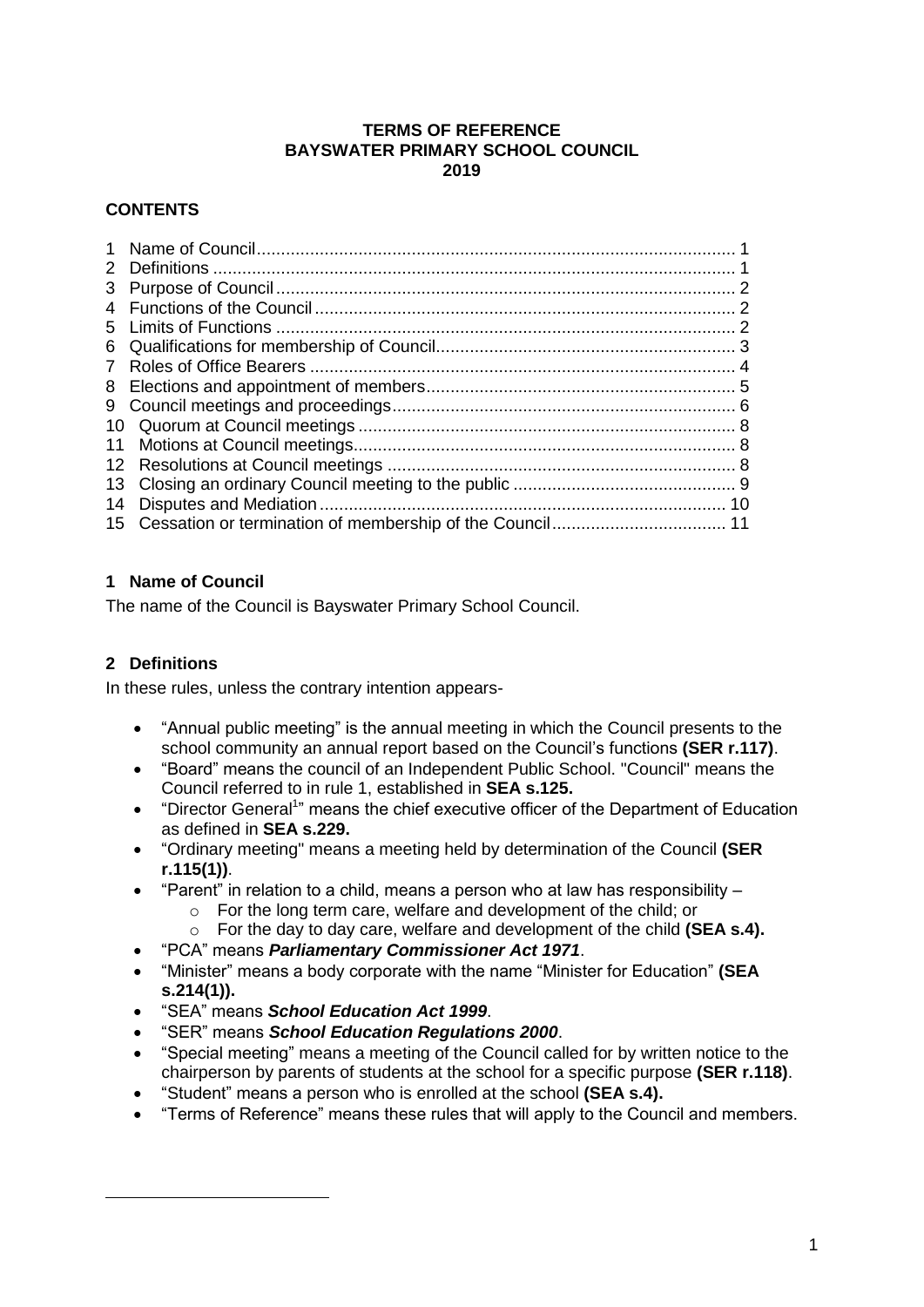# <span id="page-1-0"></span>**3 Purpose of Council**

3.1

The Council is formed with the fundamental purpose of enabling parents and members of the community to engage in activities that are in the best interests of students and will enhance the education provided by the school.

# <span id="page-1-1"></span>**4 Functions of the Council**

4.1

The Council has the following functions:

To take part in:

- a) establishing and reviewing from time to time, the school's objectives, priorities and general policy directions**;**
- b) the planning of financial arrangements necessary to fund those objectives, priorities and directions**;**
- c) evaluating the school's performance in achieving them**;** and
- d) formulating codes of conduct for students at the school**.**

### 4.2

With the approval of the Director General to:

a) take part in the selection of, but not the appointment of, the school principal or any other member of the teaching staff**.**

# 4.3

To approve:

- a) of a charge or contribution determined by the principal for the provision of certain materials, services and facilities**;**
- b) of the costs determined by the principal to be paid for participation in an extra cost optional component of the school's educational program**;**
- c) of the items determined by the principal to be supplied by a student for the student's personal use in the school's educational program**;** and
- d) of an agreement or arrangement for advertising or sponsorship in relation to a government school**.**

# 4.4

To determine in consultation with students, their parents and staff a dress code for students when they are attending or representing the school**.**

# 4.5

To provide advice to the principal of the school on:

- a) a general policy concerning the use in school activities of prayers, songs and material based on religious, spiritual or moral values being used in a school activity as part of religious education**;** and
- b) allowing time for the special religious education of students in the school, but the total number of hours so allowed in a school year is not to exceed 40**.**

# 4.6

To promote the school in the community**.**

# 4.7

To note the school's Funding Agreement (with Schedules).

# <span id="page-1-2"></span>**5 Limits of Functions**

5.1

The Council cannot:

- a) intervene in the control or management of a school**;**
- b) intervene in the educational instruction of students**;**
- c) exercise authority over teaching staff or other persons employed at the school**;** or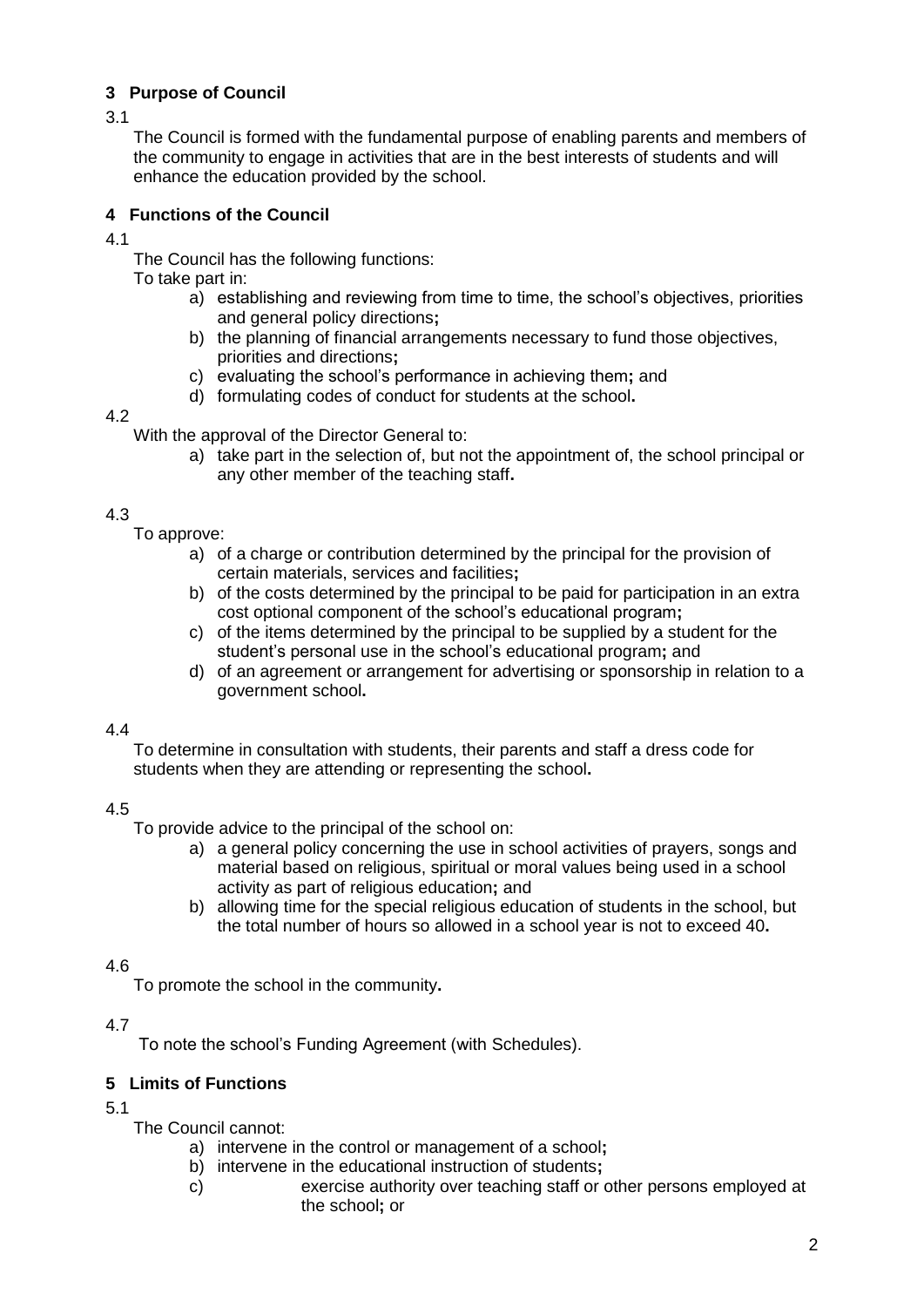- d) performance manage the principal or any other Department of Education employee**;**
- e) intervene in the management or operation of a school fund**;** and
- f) purchase property**;**

The Council is not permitted to borrow money, or obtain funds for the school.<sup>2</sup>

5.3

The Director General may give directions in writing to a Council with respect to the performance of its functions, either generally or in relation to a particular matter, and the Council is to give effect to any such direction**.**

# <span id="page-2-0"></span>**6 Qualifications for membership of Council**

6.1

Membership of the Council will be drawn from the following categories:

- a) parents of students at the school**;**
- b) members of the general community**;**
- c) staff of the school**;**
- d) the principal is automatically a member of the Council**.**

### 6.2

Staff who are also parents or community members will only serve on the Council in their capacity as a Department of Education employee. Such a person will only be on the Council in the category of staff membership**.**

# 6.3

The number of members of the Council will be up to 13.

#### 6.4

The Council will determine its composition:

- a) having regard to the nature of the student population of the school and the social, cultural, lingual, economic or geographic factors that may be relevant to the school**;**
- b) having regard to the functions of the Council and any changes in those functions**;** and

# 6.5

The composition of the council will be:

- i. up to 2 members of the general community;
- ii. up to 4 staff of the school in addition to the principal;
- iii. up to 6 parents;
- iv. a member of another association of the school referred to in **SEA s.149** in relation to the school or group of schools that the school belongs**.**

# 6.6

Parents and members of the general community will form the majority of the members of the Council**;** and at least one of this majority will be a parent member**.**

#### 6.7

The Council may co-opt a member of the local community to be a member of the Council for such period, or in relation to such matters, as determined by the Council where that person's experience, skills or qualifications would enable him or her to make a contribution to the Council's functions**.**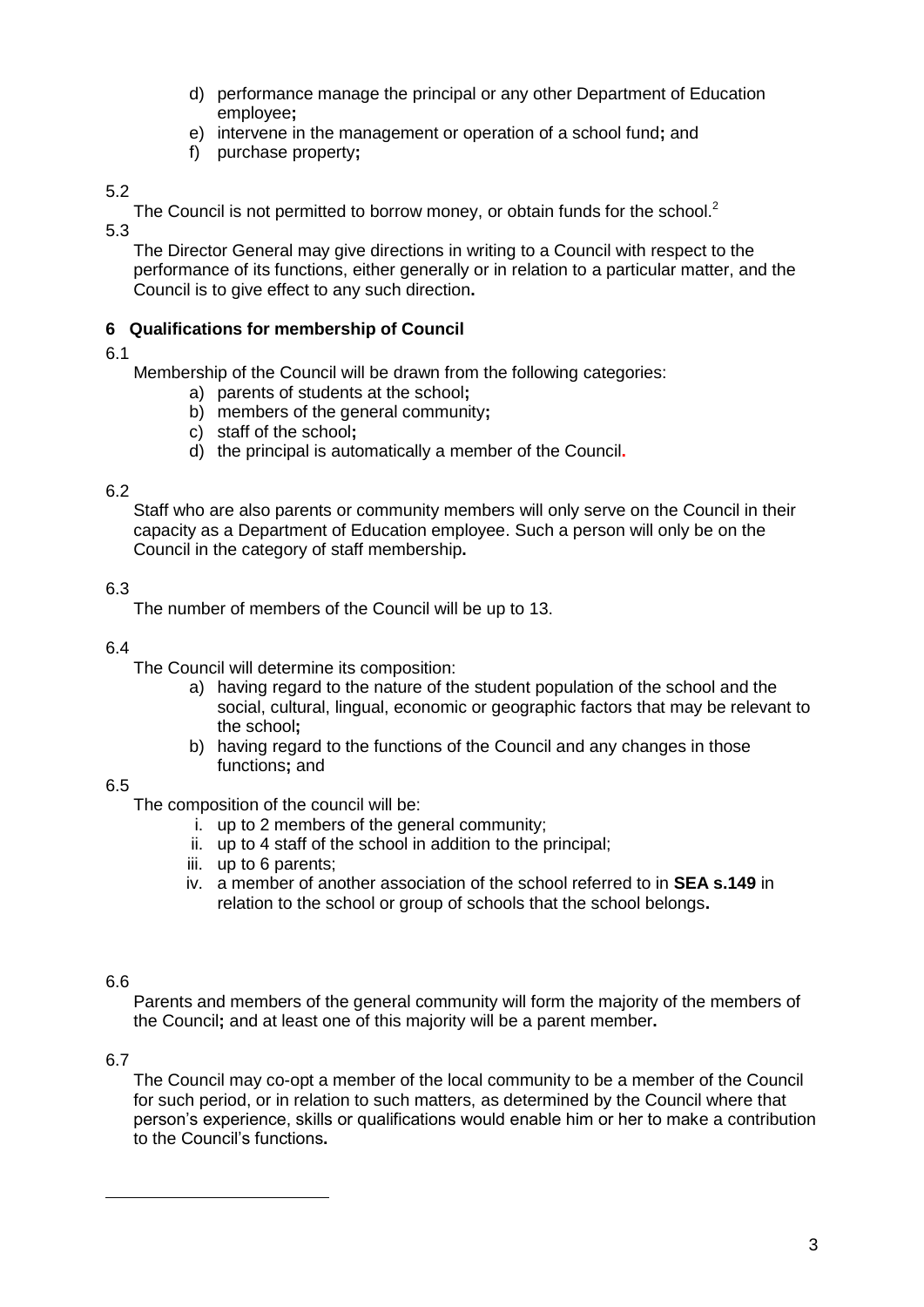Students at the school who are not members may attend Council meetings and take part in discussions, but without having a right to vote or being counted in determining a quorum**.**

# <span id="page-3-0"></span>**7 Roles of Office Bearers**

7.1

**Chairperson** 

The role of the chairperson is to:

- a) work in partnership with the Principal;
- b) ensure a wide variety of people are considered for membership and that members are representative of the school community, for example gender, social, cultural, lingual, economic or geographic factors relevant to the school;
- c) chair and convene Council meetings**;**
- d) ensure minutes of meetings are taken and reviewed;
- e) provide leadership to the Council;
- f) manage the business of the Council;
- g) declare the result of decisions and motions;
- h) uphold Council decisions;
- i) works with the Principal to induct members:
- j) ensure the Council stays focused on supporting the school to achieve the best outcomes for students;
- k) prepare and present an annual report to members and the school community at annual public meetings**;**
- l) comply with any directions of the Council in relation to the venue and time of meeting and giving notice of the meeting**;**
- m) resolve disputes as required;
- n) represent the school in the community and at formal functions; and
- o) facilitate mediation meetings as required.

# 7.2

Secretary<sup>3</sup>

Where there is such a position, the role of the secretary is to:

- a) co-ordinate the correspondence of the Council;
- b) ensure that full and correct minutes of the meetings and proceedings of the Council are kept in a minute book and are signed off by the chairperson after every meeting;
- c) serve formal notice to Council members and the community at the direction of the chairperson, for:
	- i. ordinary, special and annual public meetings; and
	- ii. motions;
- d) keep and maintain in an up to date condition a register of the members of the Council and their postal and residential addresses;
- e) keep a list of nominees of members of the general community that may be appointed to the Council in the category of general community membership**;**
- f) keep and maintain this Terms of Reference and have copies of this Terms of Reference available to all members;
- g) ensure every member has access to inspect the records and documents of the Council;
- h) have custody of all books, documents, records and registers of the Council; and
- i) have custody of all other records held by the Council.

# *Guideline*

*It may be useful to add to the register of members' phone numbers and email addresses. It may be useful to regularly update the register with current information.*

 3 Schools may provide support to the council through the school support staff who may undertake the role of the secretary.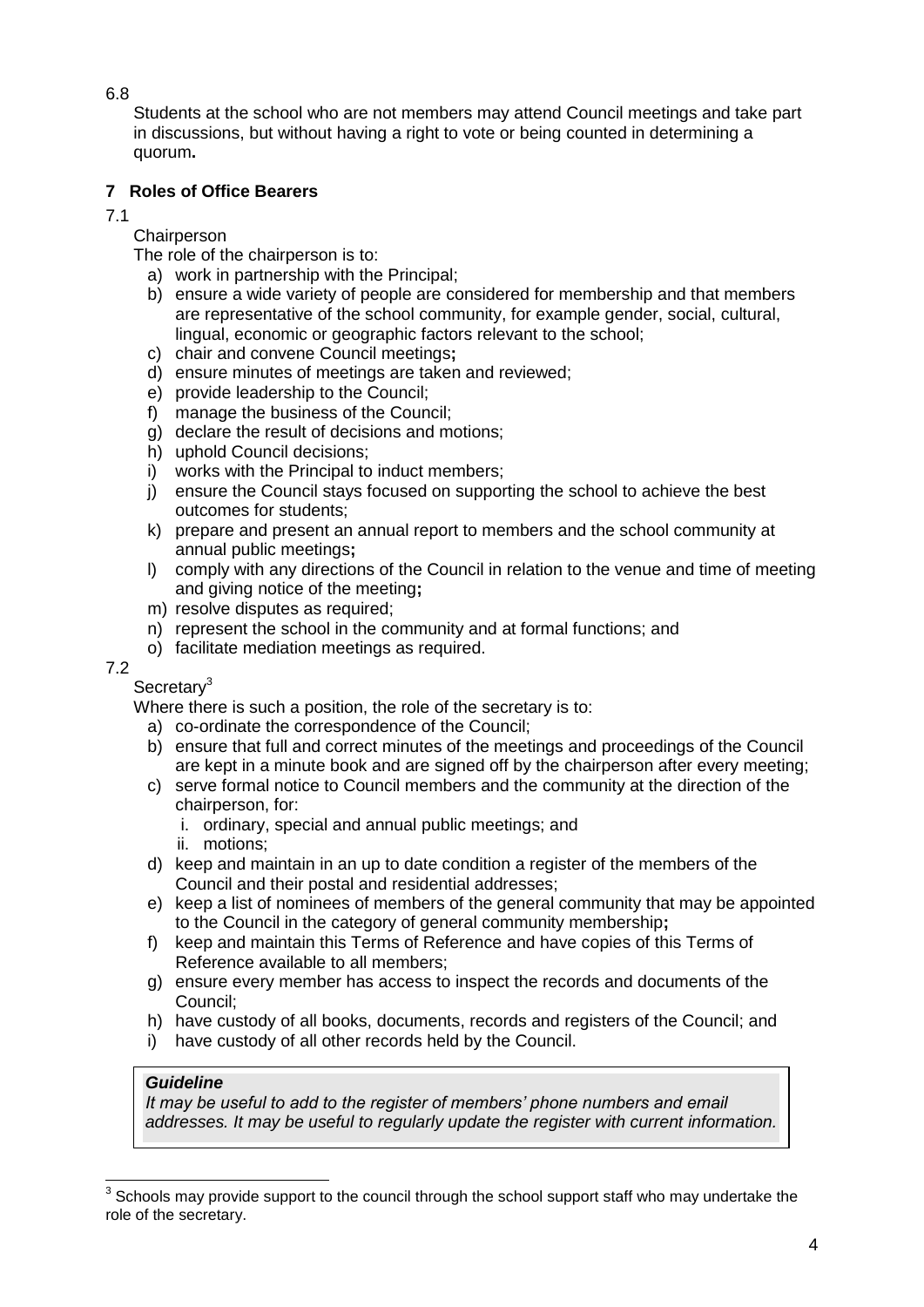A member may at any reasonable time inspect the books, documents, records and securities of the Council. Members may make a copy of or take an extract, but have no right to remove the books, documents, records or registers of the Council.

### *Guideline*

*In regards to the secretary's record keeping role (h) (secretary) it may be useful to have two custodians of the records and documents of the Council, in the event that the first custodian is unavailable.* 

# <span id="page-4-0"></span>**8 Elections and appointment of members**

### 8.1

Members of the Council are appointed for a two year term**.**

# 8.2

Members may be reappointed for a further term once or more than once**.** 

### 8.3

The Parents and Citizens' Association may nominate one of its members to be considered for membership of the Council in the membership category of parents or general community members as is relevant to the nominee**.**

# 8.4

Any member appointed or elected to a casual vacancy on the Council will hold office for the residual period of the predecessor's term of office**.**

# 8.5

The chairperson is elected by and from its membership**.**

# 8.6

The principal of the school will invite nominations from all persons in each category to fill vacancies in the Council membership**.**

# *Guideline*

8.7 *vote where an election is to be held. People who are eligible to nominate for a category are also eligible to vote for that category. That is, only parents vote for the parent members and only staff vote for the staff members. Each parent whose name and address has been provided to the school at the time of the application for enrolment is eligible to nominate and is to be provided with the opportunity to* 

If there are more nominees than places available on the Council:

- a) the principal will conduct an election to appoint parents, staff and students**;** and
- b) in the category 'community members' the choice of nominee will be decided by the Council rather than by election.

# 8.8

Only those people eligible for a position are eligible to vote for representatives for that position**.**

# 8.9

Parent members are to be elected from and by parents**.** Parents eligible to vote are:

- a) each parent whose name and address has been provided to the school; or
- b) if neither parent's name and address has been so provided in relation to a particular student, each person who is responsible for the student**.**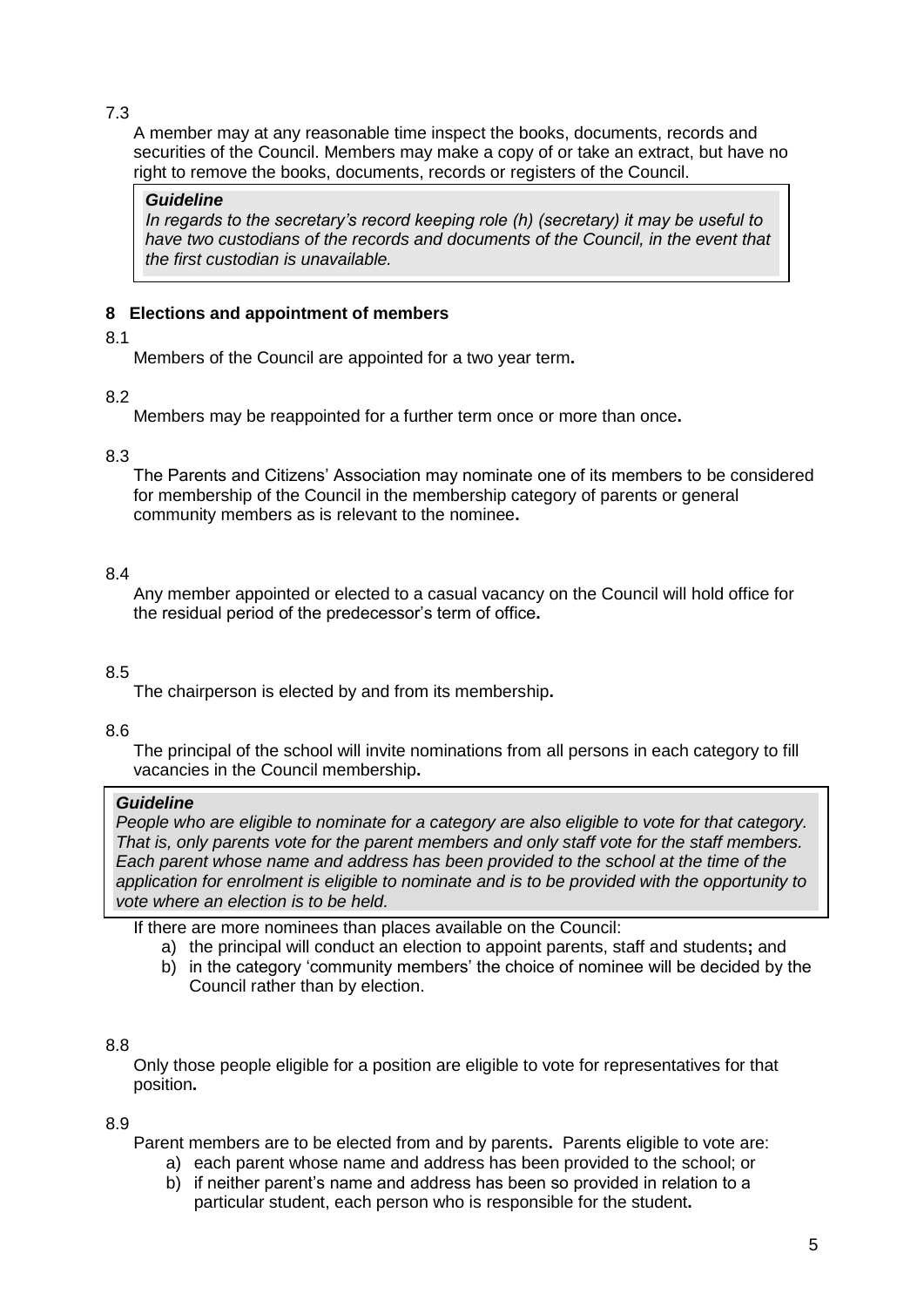Staff members are to be elected from and by the staff of the school**.** Staff members who are eligible to vote are each person who is employed at the school under, and whose usual place of work is at the school**.**

### 8.11

There will not be an election to appoint community members. The Council may appoint suitably qualified persons from the list of nominees by vote in a meeting**.**

### 8.12

There will not be an election to appoint co-opted members. The Council will appoint a person of the local community having such skills, experience, or qualifications as would enable the person to make a contribution to the Council's functions for a specified time period**.**

### 8.13

A person will not vote in respect of more than one category of membership of the Council**.** 

### 8.14

Voting in Council elections will be conducted in written form (as opposed to a show of hands).

### 8.15

The school principal is responsible for the proper conduct of all elections**.**

### 8.16

A person who wishes to nominate to serve on the Council will notify the school principal in writing using the prescribed nomination form by the due date in order to be considered. The principal will keep a record of nominations received.

#### 8.17

Appointments to the Council will not be made until after a Screening Clearance Number has been issued by the Department of Education's Screening Unit (as is applicable to the membership category).<sup>4</sup>

# <span id="page-5-0"></span>**9 Council meetings and proceedings**

# 9.1

The Council must meet together to undertake Council functions for not less than 6 ordinary meetings in each year.

# 9.2

Ordinary Meetings

- a) "ordinary meeting" means a meeting held by determination of the Council**; and**
- b) A Council must hold at least two (2) ordinary meetings per year.<sup>5</sup>

#### 9.3

The chairperson will give to the school community not less than 14 days formal notice of an ordinary meeting.

# 9.4

The Council will determine that medium for formal notice as term planner

 <sup>4</sup> *Criminal History Screening policy and procedures* and *School Councils and Boards policy and procedures* 5

School Compliance Program, Schools Resourcing and Support, Department of Education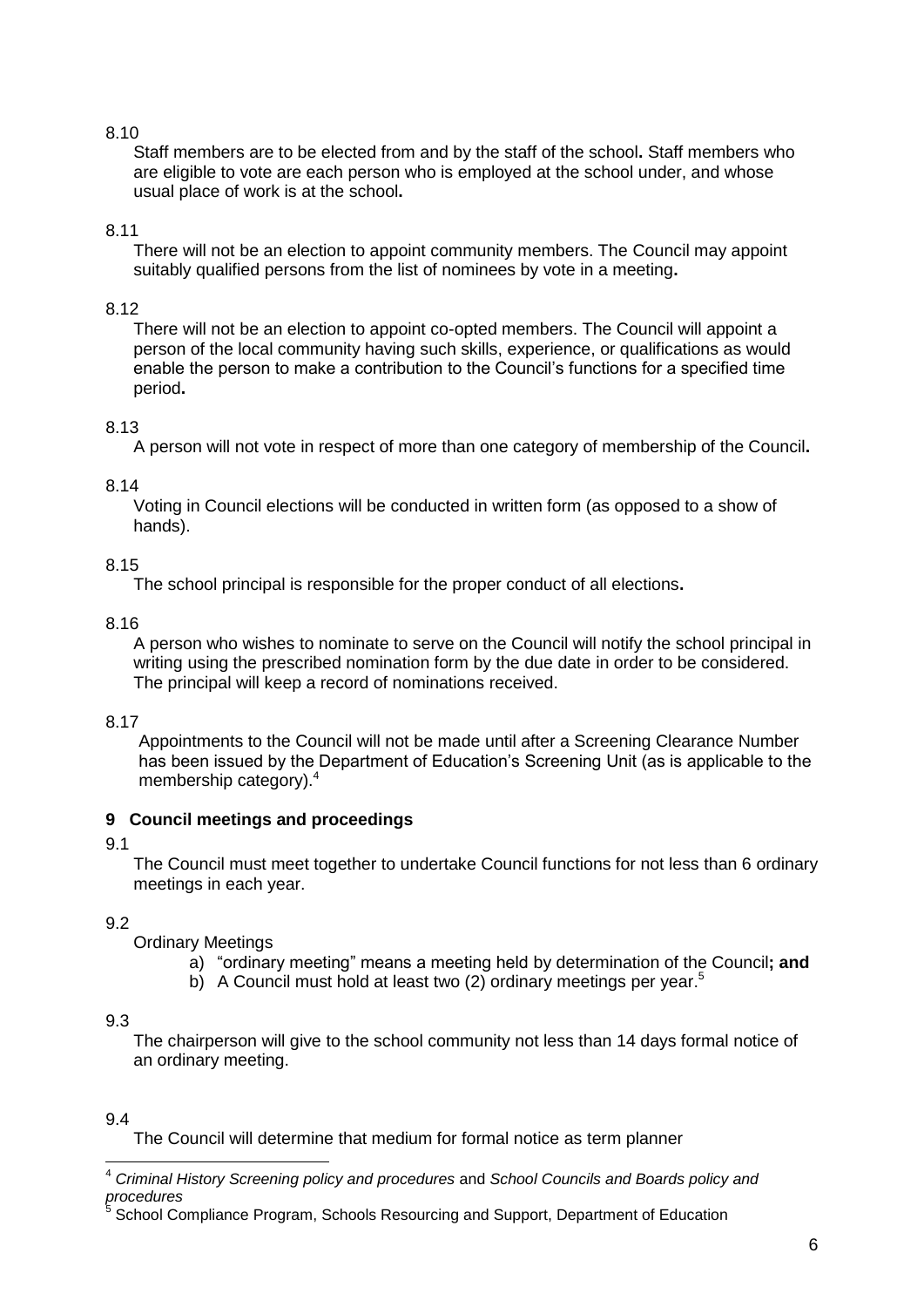Annual public meeting

- a) "Annual public meeting" is the meeting held once in every calendar year that is open to the public**.**
- b) An annual report will be presented at the meeting to advise the school community of the performance of the Council in relation to its functions since the previous annual public meeting**.**

### 9.6

The chairperson will give to all members and parents not less than 14 days formal notice of an annual public meeting**.**

### 9.7

A special meeting:

- a) Is a meeting called for by families of students at the school for a particular purpose**.**
- b) will be held by determination of the Council**;** or
- c) will be called for by:
	- i. at least 20 families of students at the school**;** or
	- ii. at least half the number of families of students at the school, whichever is the lesser number of families**;** and
	- iii. a formal notice to the chairperson, which will state the purpose for which the special meeting concerned is required; and be signed by the families who called for the special meeting.

### 9.8

The chairperson is not to convene a special meeting if the purposes of the proposed meeting are not relevant to the Council's functions**.**

#### 9.9

A special meeting is to deal only with matters relevant to the purposes set out in the notice received by the chairperson**.**

# 9.10

The chairperson will give to all members and the school community not less than 2 days formal notice of a special meeting.

### 9.11

The chairperson will convene the special meeting within 30 days of receiving the request in writing.

# 9.12

The chairperson may, with the consent of a meeting at which a quorum is present, and must, if so directed by such a meeting, adjourn that meeting from time to time and from place to place.

# 9.13

No business will be transacted at an adjourned meeting other than business left unfinished or on the agenda at the time when the meeting was adjourned.

#### 9.14

When a meeting is adjourned for a period of 30 days or more, the chairperson will give formal notice of the adjourned meeting as if that meeting were a fresh meeting.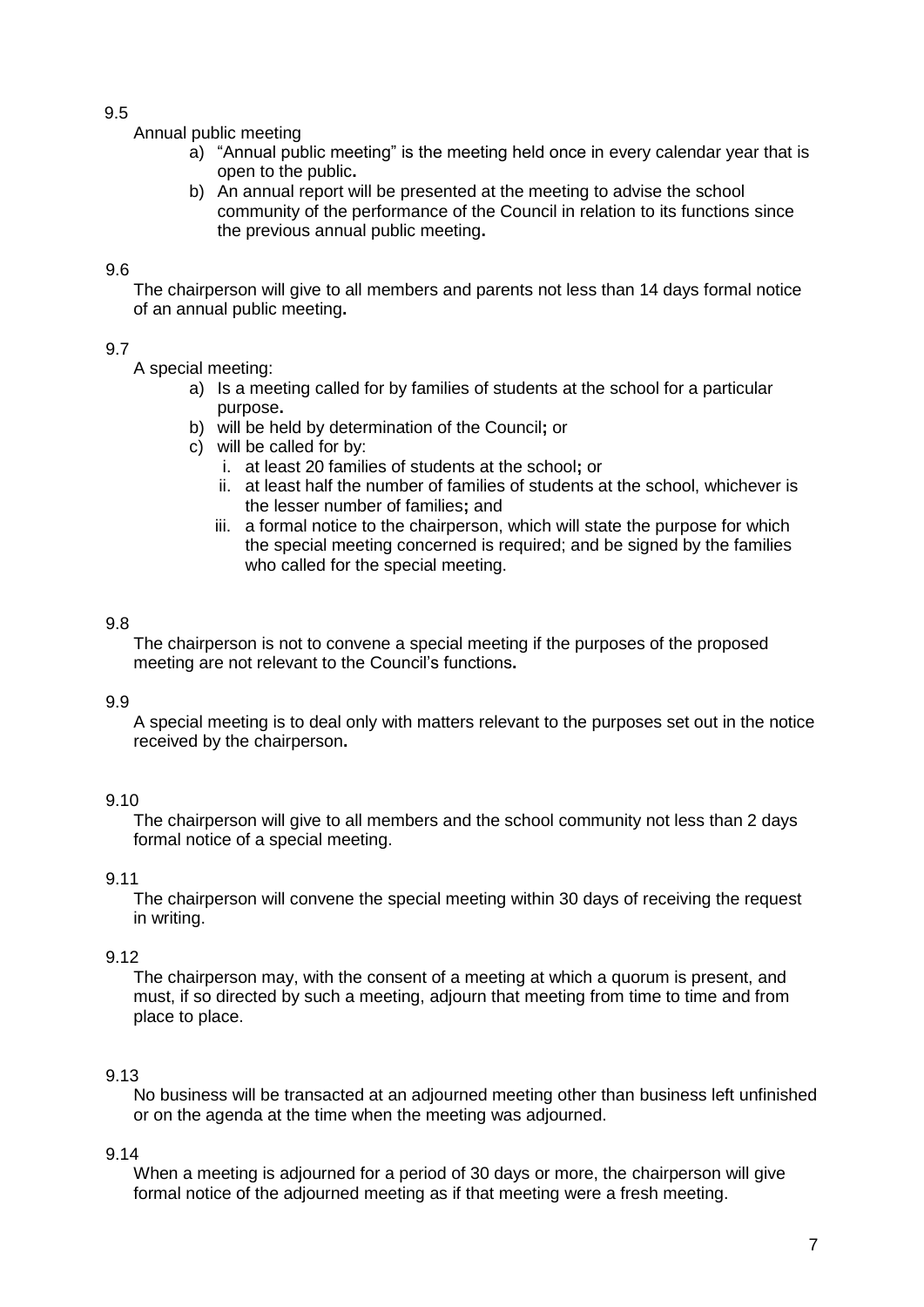The Council will agree on the manner that the secretary will communicate notice of ordinary, special and annual public meetings to members and the school community.

# 9.16

Meetings for the Council and the Parents and Citizens' Association are to be held separately.

# 9.17

Subject to this Terms of Reference, the Council will determine its own procedures**.** 

# <span id="page-7-0"></span>**10 Quorum at Council meetings**

# 10.1

At a meeting more than 50% per cent of members present in person at a Council meeting constitute a quorum.

# <span id="page-7-1"></span>10.2

If within 30 minutes after the time specified for the holding of a meeting of which formal notice has been given:

- a) a quorum is not present, the meeting lapses and will be rescheduled; or
- b) otherwise than as a result of a request, notice or action, the meeting stands adjourned until such time as the Council agrees to reconvene the meeting.

# 10.3

If within 30 minutes of the time for the resumption of adjourned meeting a quorum is not present, the members who are present in person may nevertheless proceed with the business of the meeting as if a quorum were present.

# **11 Motions at Council meetings**

# 11.1

A motion may be moved by a member with full voting rights, and voted on by a member with full voting rights, at an ordinary meeting, special meeting, or annual public meeting.

11.2

The chairperson will be given 3 business days notice of a motion to be proposed at a meeting.

# 11.3

The chairperson will give 2 days formal notice to members that a motion will be proposed at a meeting.

# 11.4

The Council will agree on the manner that the secretary will communicate notice of motions to members and the school community.

# <span id="page-7-2"></span>**12 Resolutions at Council meetings**

# 12.1

Each Council member is entitled to one vote only**.**

# 12.2

A co-opted Council member is not entitled to a vote**.**

# 12.3

Students attending Council meetings that are not members do not have a right to vote or be counted in determining a quorum**.**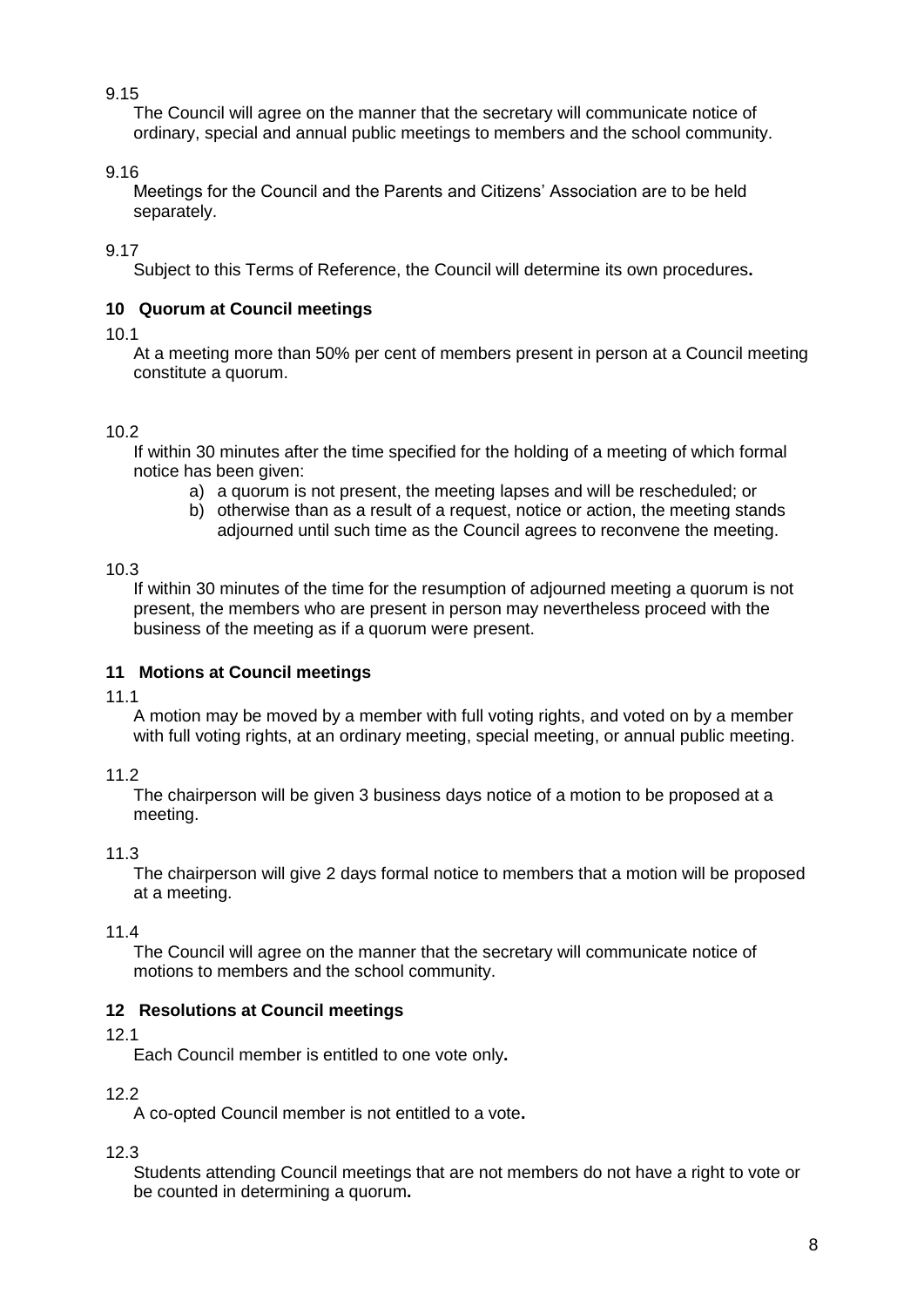Procedures for counting of votes will be show of hands.

# 12.5

Voting on issues will be recorded in the minute book.

# 12.6

A decision of the Council will not take effect unless it has been made by an absolute majority**.**

# 12.7

An absolute majority, in relation to a Council for a school, means a majority comprising enough of the current members of the Council for their number to be more than 50 per cent of the number of offices (whether vacant or not) of members of the Council**.**

# *Guideline*

*If a council has 15 positions then an absolute majority is 8 votes. If only 8 members attend a meeting, 8 votes are required to form an absolute majority.*

# 12.8

A motion put to the vote:

- a) may be moved and voted on at an ordinary, special or annual public meeting; and
- b) will be decided by an absolute majority of votes.

# 12.9

A motion which is passed will be declared by the Chairperson as a resolution. A declaration by the Chairperson is evidence of the fact.

# <span id="page-8-0"></span>**13 Closing an ordinary Council meeting to the public**

# 13.1

Meetings of the Council are generally to be open to the public**.**

# *Guideline*

*Where members of the public attend an ordinary council meeting they do so as observers.*

# 13.2

The Council will not close to members of the public an annual public meeting or special meeting**.**

# 13.3

The Council may decide to close an ordinary meeting or part of an ordinary meeting if it deals with any of the following:

- a) a matter affecting a person who is employed at the school**;**
- b) the personal affairs of any person**;**
- c) a contract entered into, or which may be entered into, by the Council and which relates to a matter to be discussed at the meetin**g;**
- d) legal advice obtained, or which may be obtained, by the Council and which relates to a matter to be discussed at the meeting**;**
- e) a matter that if disclosed, would reveal:
	- i. information that has a commercial value to a person and that is held by, or is about, a person other than the Council**;** or
	- ii. information about the business, professional, commercial or financial affairs of a person and that is held by, or is about, a person other than the Council**;** and
- f) information which is the subject of a direction given**.**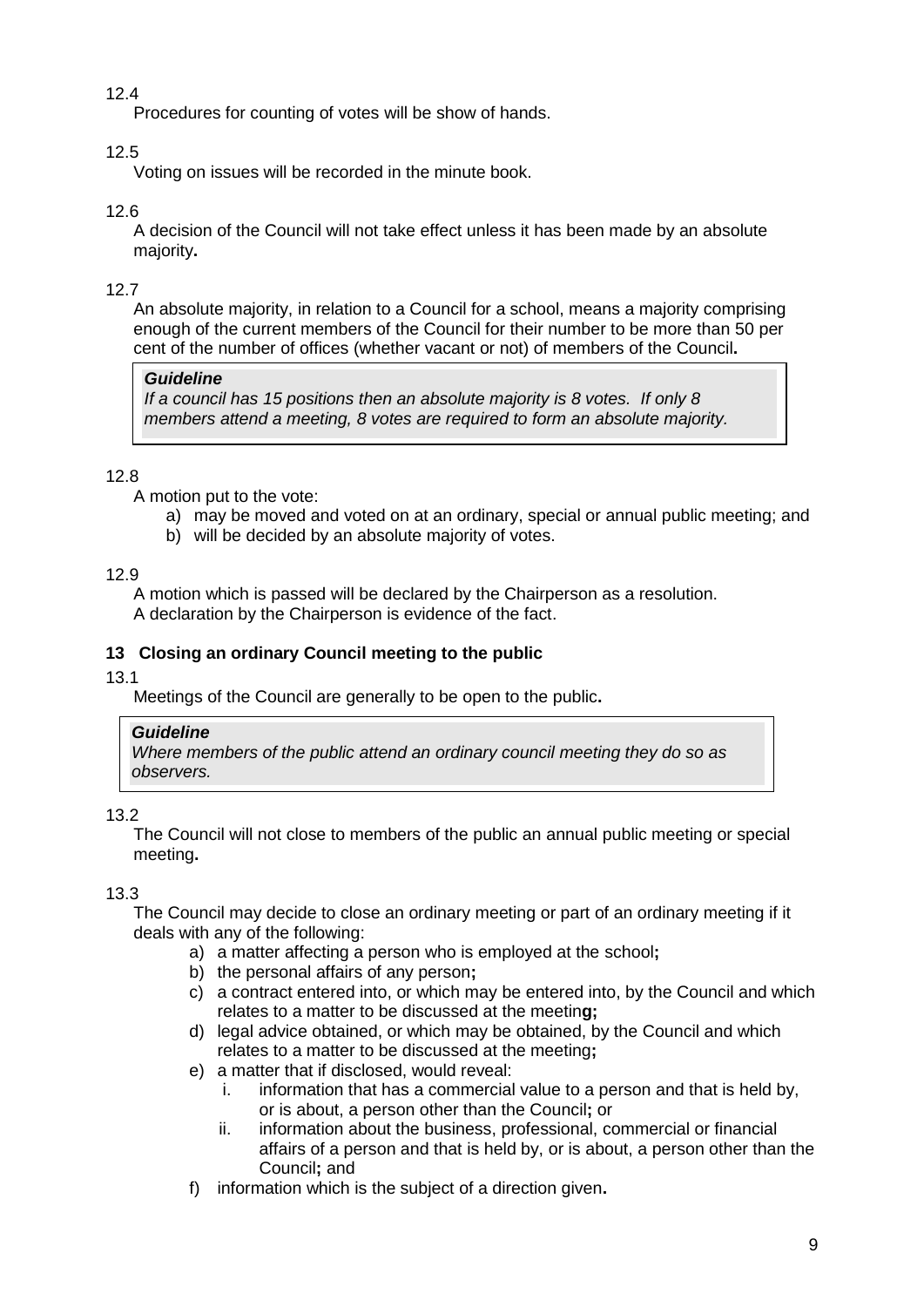A decision to close an ordinary meeting or part of an ordinary meeting and the reason for the decision are to be recorded in the minutes of the meeting**.**

# <span id="page-9-0"></span>**14 Disputes and Mediation**

14.1

The grievance procedure set out in this rule applies to disputes under these rules between:

- a) a Council member and another member;
- b) a Council member and the principal of the school;
- c) a Council member and the chairperson; or
- d) a Council member and co-opted members.

# 14.2

The parties to the dispute should meet and discuss the matter in dispute, and, if possible, resolve the dispute within 14 days after the dispute comes to the attention of all parties.

# 14.3

If the parties are unable to resolve the dispute at the meeting, a meeting may be held in the presence of a mediator.

# 14.4

The mediator will be-

- a) a person chosen by agreement between the parties; or
- b) in the absence of agreement
	- i. in the case of a dispute between a member and another member, a person appointed by the chairperson of the Council;
	- ii. in the case of a dispute between a member or relevant non-member and the Council, a person who is a mediator appointed to, or employed with, a not for profit organisation.

# 14.5

A member of the Council can be a mediator.

# 14.6

The mediator cannot be a member who is a party to the dispute.

# 14.7

The mediator, in conducting the mediation, will-

- a) give the parties to the mediation process every opportunity to be heard;
- b) allow due consideration by all parties of any written statement submitted by any party; and
- c) ensure that natural justice is accorded to the parties to the dispute throughout the mediation process.

# 14.8

The mediator will not determine the dispute.

# 14.9

The mediation will be confidential and without prejudice.

# 14.10

If the mediation process does not result in the dispute being resolved, the parties may seek advice from the Regional Executive Director.

# *Guideline*

*Councils are encouraged to adopt a Code of Conduct, review the code regularly and include the code as part of the induction for new members.*